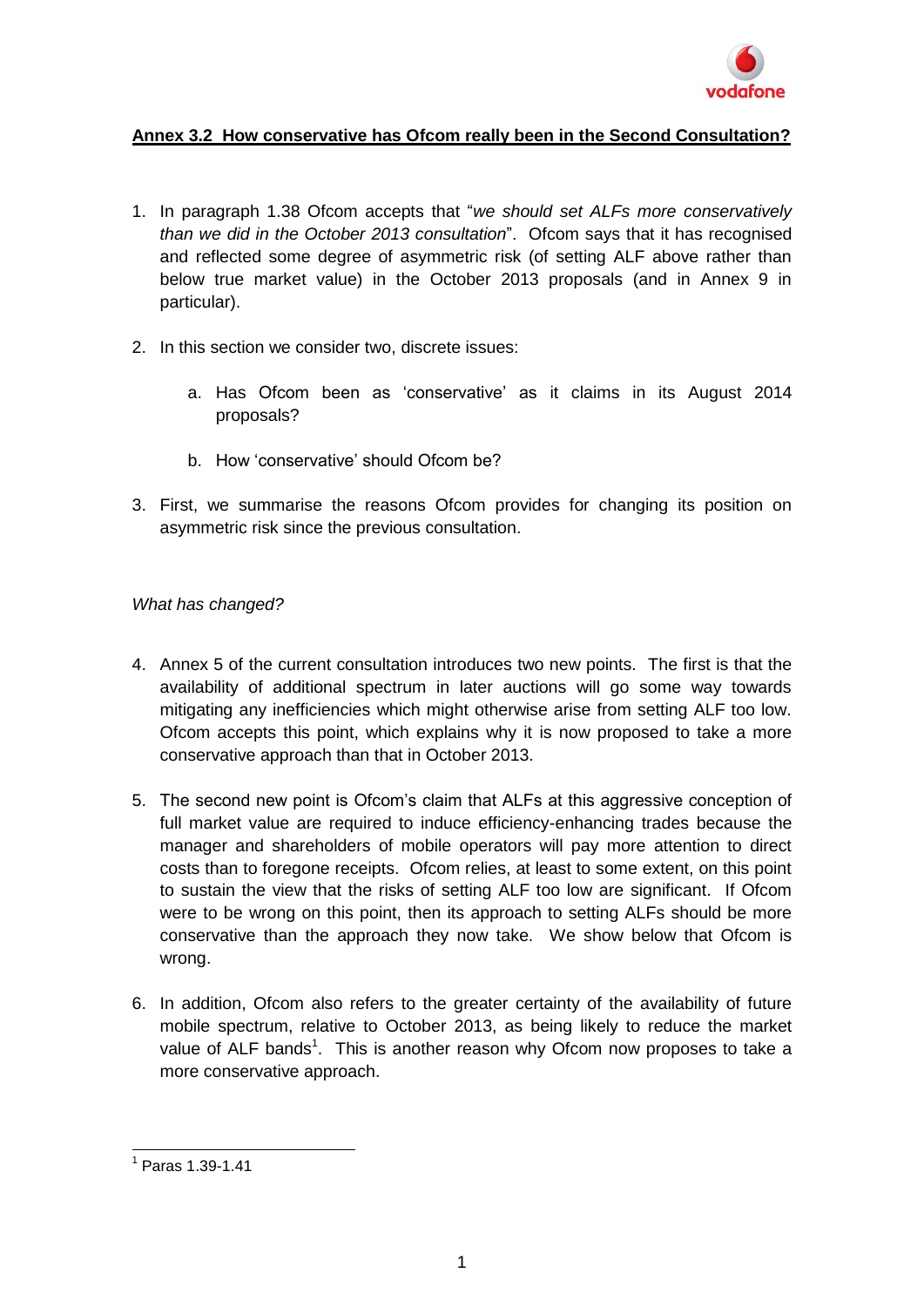*Has Ofcom been as conservative as it is claimed?*

- 7. The question to then ask is whether having decided that it should take a more conservative approach than previously, Ofcom has in fact done so in its current proposals for ALF. Ofcom considers that conservatism should and has been applied "*when interpreting the evidence*". This is a vague statement, but appears to refer both to decisions Ofcom takes in deciding what evidence to consider and what to ignore, as well as how it might weigh the evidence that it has chosen to include. A 'conservative approach' also necessarily should involve adopting a bias towards lower values in circumstances where there is otherwise no strong evidence to suggest that one number is to be preferred to another. It is not clear that a conservative approach requires Ofcom to exclude evidence, unless there are already good reasons for doing so.
- 8. In practice, Ofcom reports that it has taken a 'conservative' approach in three important areas:
	- *a.* In paragraph 2.77, Ofcom adopts the estimate of £32.63m per MHz as an appropriate basis for the UK 800 MHz market value, even though Ofcom claims to consider there is a risk that this may understate the position (*800 MHz absolute value').*
	- *b.* In paragraphs 3.56 3.60, Ofcom adopts an estimate of £23m per MHz as an appropriate basis for UK 900 MHz market value, arguing that this is 'conservative' because an average of their 'first tier' evidence would produce an estimate nearer to £30m (*Benchmarking evidence').*
	- *c.* In paragraph 4.16 and 4.25, Ofcom explains why it is proposed to set the discount rate at the cost of debt, and why, in doing so, they consider this to be 'conservative' (*Discount rate)*.
- *9.* In the next sections, we consider each of these points in turn.

## *800 MHz absolute value*

- 10. We show in Section 1 of the main body of the Vodafone response that Ofcom's revised approach to estimating 800MHz market value is flawed. Here we show that, even if Ofcom's approach is correct, the approach Ofcom adopts could not plausibly be described as 'conservative'.
- 11. Ofcom recognises in paragraphs 2.70 and 2.75 that estimates of £35.3m per MHz and £36.8m per MHz may both overstate relevant market value. Ofcom then argues that the selected value of £32.63m may understate relevant market value for three reasons. We consider each of these in turn: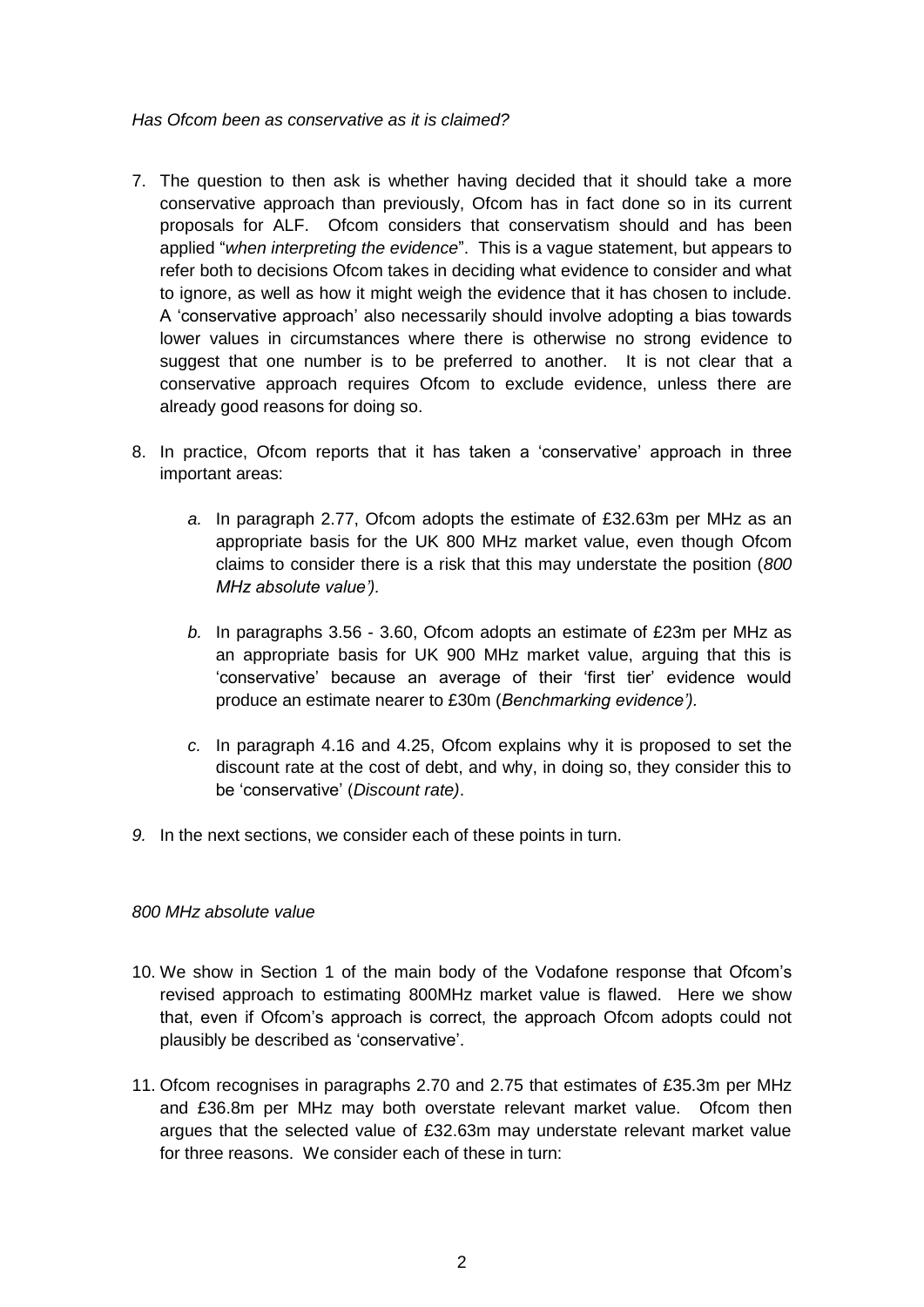a. First, Ofcom argues that the incremental bid value (IBV) for the third and fourth 800 MHz blocks is higher in packages with more 2.6 GHz spectrum. The £32.63m value corresponds to a package with 2 x 20 MHz of 2.6 GHz spectrum (Table 2.5). The IBV with 2 x 35 MHz of 2.6 GHz would therefore be higher than £32.63m. The IBV for 2 x 10 MHz is indeed higher than for 2 x 5 MHz - but equally, that for 2 x 15 MHz is *lower* than for 2 x 10 MHz. In the first case, the IBV of the second 800 MHz block increased, and in the second it fell. Then the IBV for 2 x 15 MHz is higher than for 2 x 10 MHz, but in that case the IBV for the second block fell rather than increased.

Ofcom asks us to infer from these facts that the IBV for 2 x 35 MHz would be higher still. But there is nothing in the data presented in table 2.5 that would lead to this conclusion. There is one data point to suggest the IBV would be higher, and one suggesting it would be lower. The evidence is simply insufficient to draw any conclusion, as Ofcom attempts to do.

- b. Second, Ofcom argues that because the IBV for the third and fourth 800 MHz blocks is higher than that for the first block in every case, then this must also be so for 2 x 35MHz of 2.6 GHz. But, again, what the data actually shows is that the IBV for the third and fourth blocks exceeds £23m in every case. That is all. It does not suggest, as Ofcom implies, that the IBV at 2 x 35MHz would exceed £32.63m per MHz. Ofcom simply does not know, from the evidence presented in table 2.5, what the IBV of a third or fourth block might be if the first block is valued at or above £32.63m. It could be more than £32.63m, or it could be less. The data simply does not allow us to answer this question.
- c. Third, Ofcom argues that the relevant blocks are actually the second and third blocks, and that an IBV for these is higher than for the third and fourth blocks. This may be so, but Ofcom fails to add that the value for the second blocks in table 2.5 falls as the size of the 2.6 GHz package increases. Using Ofcom's logic, this would suggest that the value of the second block for 2 x 35MHz would be below £46.1m, although again we have no idea by how much. It could be below £32.63 m, in which case Ofcom's argument would support a lower estimate rather than suggest that what Ofcom proposes is conservative.
- 12. A proper assessment of Table 2.5 therefore does not support Ofcom's claim that £32.63m is a 'conservative estimate', even assuming its approach were to be correct.

## *Benchmarking evidence*

13. We show in Section 2 and the appended Frontier report that constitutes Annex 2 that Ofcom's use of benchmarking evidence is also flawed. A proper consideration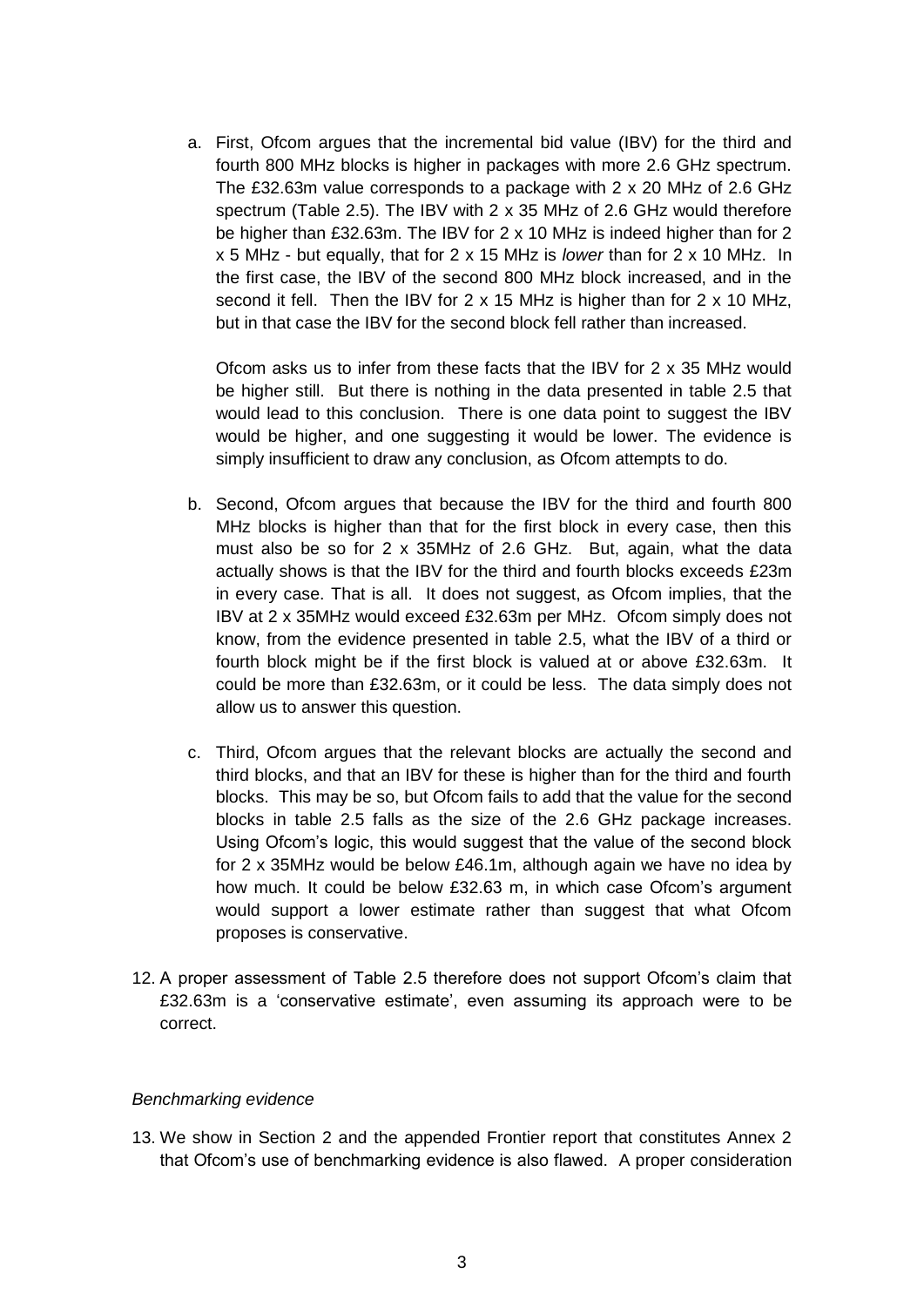of the evidence would exclude Austria altogether from the first tier evidence. Taking Ofcom's (flawed) 800 MHz estimates as a starting point, Ofcom would then be left with a ratio from first tier evidence (the Irish auction) that 900 MHz would be valued at 62% of the 800 MHz value but with Ofcom already having accepted in paragraph 3.51 that this benchmark is likely to be overstated. A conservative estimate based upon first tier evidence alone must therefore be *below this ratio even before any adjustments are made to the UK 800MHz values to which the benchmark data is applied.*

- 14. Taking into account the second tier evidence does not change this conclusion. If more weight is given to the relevant first tier evidence, then taking into account the second tier evidence as well does not imply that Ofcom's figures are conservative: the figure for Portugal is 67%, and the figure for Spain 71%, but Ofcom has already recognised that this figure is likely to overstate market value.
- 15. Even if Ofcom refuses to exclude the Austrian evidence altogether, a simple glance at Ofcom's Figure 3.2 suggests that it should be treated with extreme caution. The Austria auction values are significantly higher than any of the other evidence obtained by Ofcom and, in particular, higher than the other first and second tier evidence on which Ofcom proposes to rely. Put simply, Ofcom has three values within a narrow range which suggest a benchmark of between 62% and 71%, with two out of those three values likely to be overstatements in Ofcom's view. It then has one clear outlier which suggests a value of almost double that.
- 16. We consider that attaching equal weight to the outlier when deriving an average and then discounting below that average, as Ofcom has done, is not a 'conservative' approach, as Ofcom suggests. A 'conservative approach' would in the first place involve disregarding the high outlier altogether, and then applying further discounting to recognise the risk that two of the three remaining estimates are likely to be overstatements.
- 17. This latter approach is in fact closer to what Ofcom has done with respect to its tiers one, two and three evaluation of 1800 MHz value – here as can be seen from Ofcom's figure 3.3, the Austrian outlier has been effectively discarded in the first tier analysis, and the initial tier one view (and ultimately the overall view) is based on the average of the remaining tier one values for Ireland and Italy.

## *Discount rate*

18. We agree with Ofcom that adopting the cost of debt represents an appropriate approach to setting annual fees. This is not really a "conservative" decision based on equally weighted alternatives – rather as we explain in Section 4 of the main body of our response the selection of the cost of debt is no more than the logical outcome of very differently weighted choices. It is not that the selection of the cost of debt is conservative, it is that the selection of the alternative of WACC would simply be wrong. However, in Section 4 and the accompanying Annex 4, we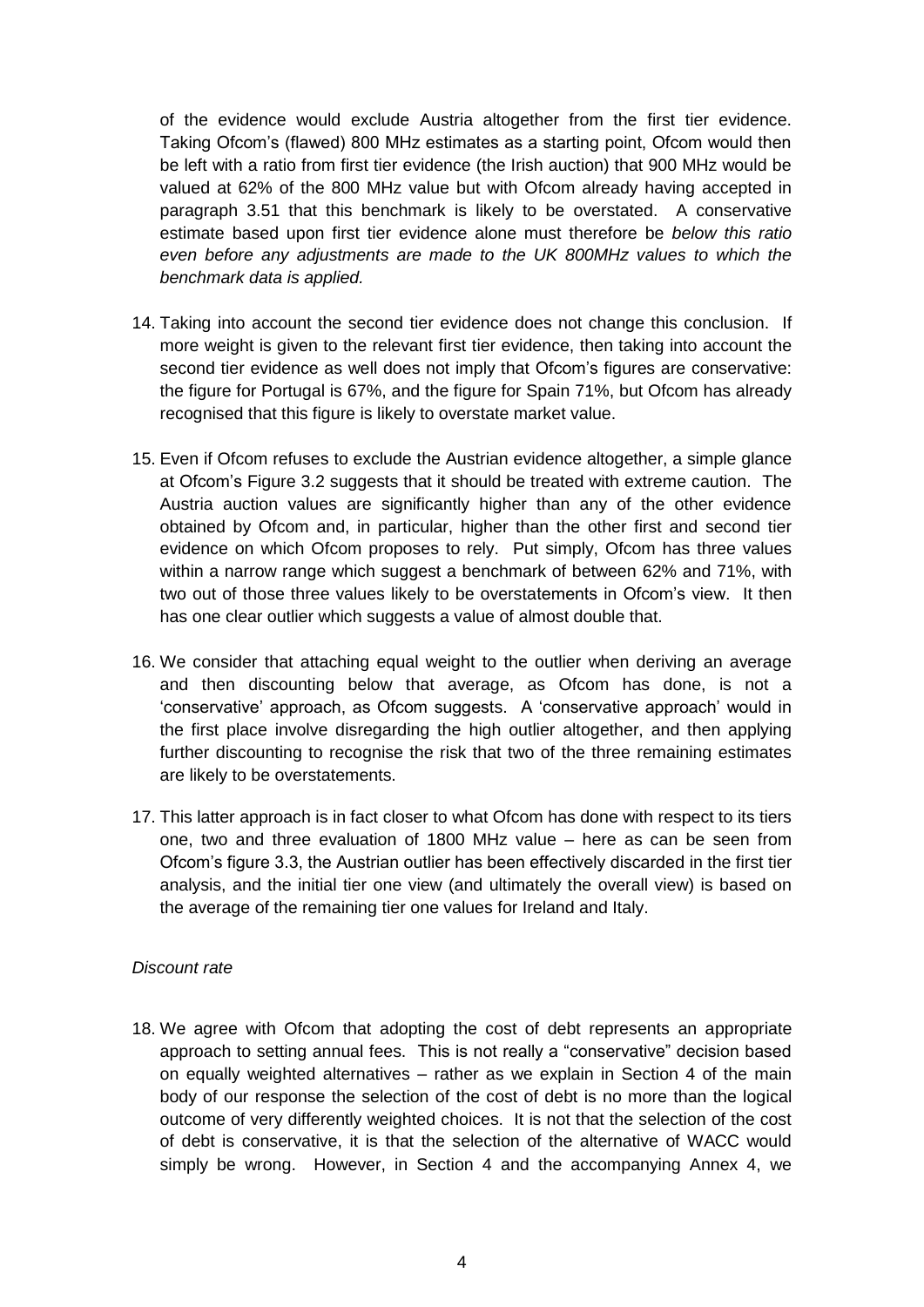further explain why Ofcom is wrong to estimate the real, after-tax cost of debt as being 2.6% for deriving annual fees for lump sum value. We show that a rate of less than 1.6% is more appropriate. 2.6% then is not a conservative value for the cost of debt.

## *How 'conservative' should Ofcom be?*

- 19. In the previous section we explained how Ofcom has failed to apply the revised approach to asymmetry correctly when considering the evidence and making adjustments to its estimates. We accepted for those purposes that Ofcom's revised assessment of the magnitude of the asymmetric risk was correct. We recognise, of course, that these are to some extent matters of judgement and that quantifying the asymmetries we are talking about would be a challenging task. However, in this section we explain why the position that Ofcom has taken in its current proposals *must still understate* the magnitude of the asymmetry and that, accordingly, further adjustments will need to be made when Ofcom makes the other adjustments outlined in the previous section. We consider that is primarily because Ofcom still overestimates the risk of inefficiency if ALFs are set on a more conservative view of market value, rather than because Ofcom underestimates the risk of inadvertently setting ALF above market value.
- 20. Ofcom's main argument against setting ALFs too low (i.e. inadvertently below the relevant market value) remains that that efficiency enhancing trades would not occur. Ofcom held this view in October 2013, and does not appear to have altered this view since<sup>2</sup>. Ofcom now accepts that less harm may be done as a result if higher value users can obtain spectrum by means other than trades, notably by acquiring spectrum in future auctions. But Ofcom's view that ALFs at this view of market values are required to induce trades remains unchanged.
- 21. We consider that this is a very extreme and implausible position to take. Ofcom provides no evidence to support it. It is possible, for example, to accept that *some* trades might be forgone if ALF is set too low, but other trades could still be expected to occur. A current user will always have incentives to sell to a higher value user, irrespective of the level of ALF, and so the proper question is whether ALF is required to strengthen those incentives or to overcome other considerations<sup>3</sup>.
- 22. Ofcom's position in October 2013 (see A9.29) was that 'strategic considerations' mean these trades would not happen in practice<sup>4</sup>. But:

<sup>&</sup>lt;u>2</u><br>Para A 5.14

 $3$  Ofcom essentially recognises this in para A9.16 when arguing that higher ALFs do not deter trades but simply change the prices at which they occur. Exactly the same applies to more conservative ALFs.

 $<sup>4</sup>$  Ofcom accepted in October 2013 that other barriers to trades  $-$  high transaction cost or lack of</sup> price information – are not present in this case.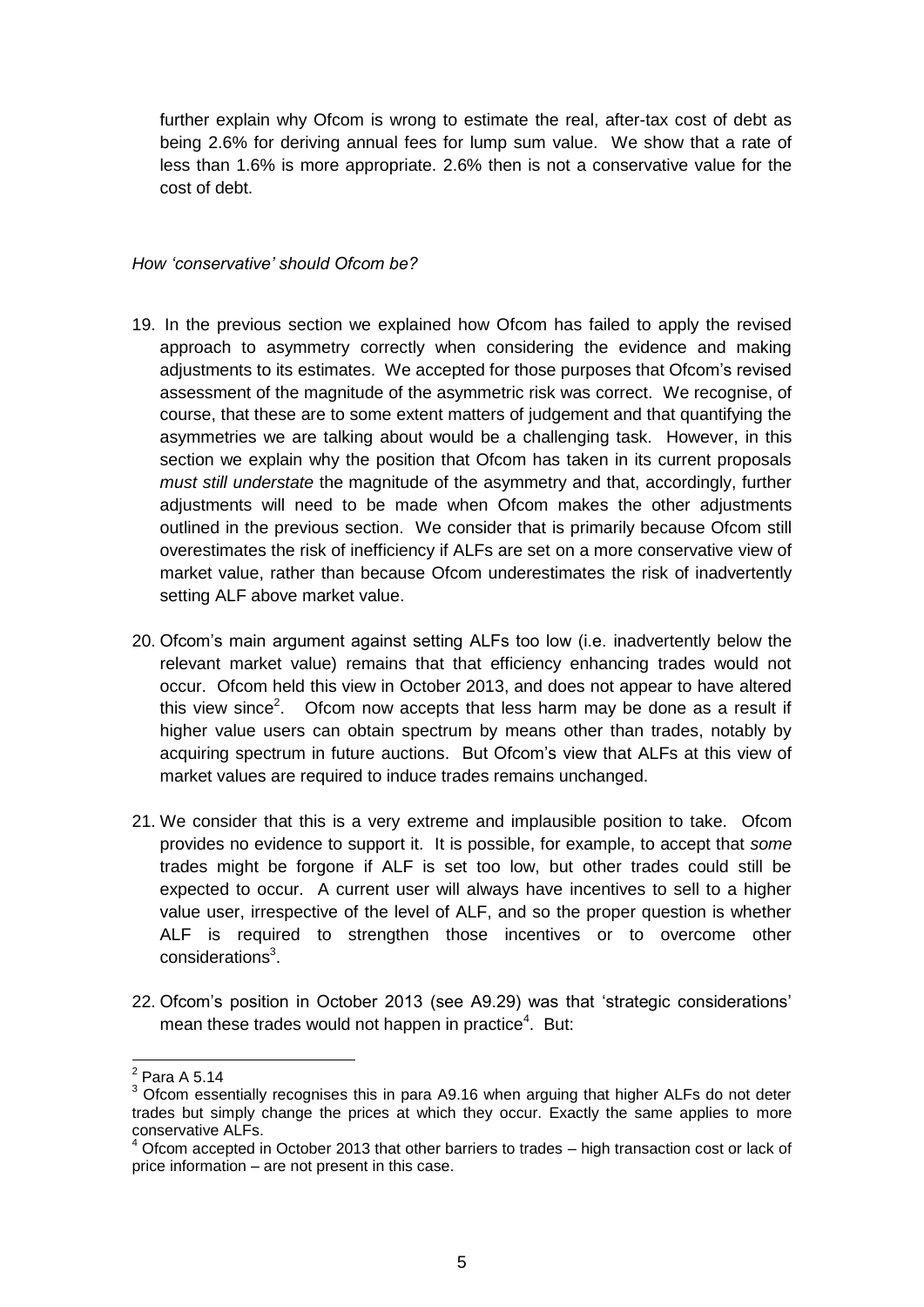- a. Ofcom provides no evidence of what these 'strategic considerations' are.
- b. Ofcom ignores the much more plausible position that trades would still happen in some circumstances (e.g. if there is a wide variation between the valuation of the existing user and the higher value user, and the 'strategic considerations' are low) and might not in others (e.g. if the variations were narrow or uncertain and the strategic considerations high). Ofcom has made no attempt to establish whether the conditions which prevail in the UK market today are conducive to trades or not.
- c. Ofcom ignores the many other commercial transactions between operators (such as network sharing) which suggest that 'strategic considerations' can and have been overcome in other contexts.
- d. Ofcom does not ask whether 'strategic considerations' might prompt existing users to return spectrum to Ofcom rather than trade directly, thereby increasing the risks of a fallow period.
- e. Ofcom does not ask whether setting ALFs at (or even above) market value would be sufficient to overcome these 'strategic considerations'. If they are not, then there is no loss from setting ALFs more conservatively.
- 23. The relevant comparison for establishing the magnitude of any asymmetry of risk when setting ALF is therefore not, as Ofcom suggests:
	- a. Inefficiencies arising from the loss of *all* potential trades between users and
	- b. Inefficiencies arising if spectrum is handed back and lies fallow (which is what Ofcom assume happens if ALF exceeds the private value of the existing user)
	- ..but rather:
		- c. Inefficiencies arising from lost trades which would otherwise occur if ALF were set at higher levels (but ignoring trades that will happen even if ALF is set lower and trades that will not happen even if ALF is set higher) and
		- *d.* Inefficiencies arising if spectrum is handed back *rather than traded*
- 24. This means that Ofcom must be overstating the efficiency loss of (inadvertently) setting ALF below market value (because not all trades would in fact be stopped) and understating the losses associated with (inadvertently) setting ALF too high (because fallow period costs cannot be offset by gains from reassignment which would be realised anyway).